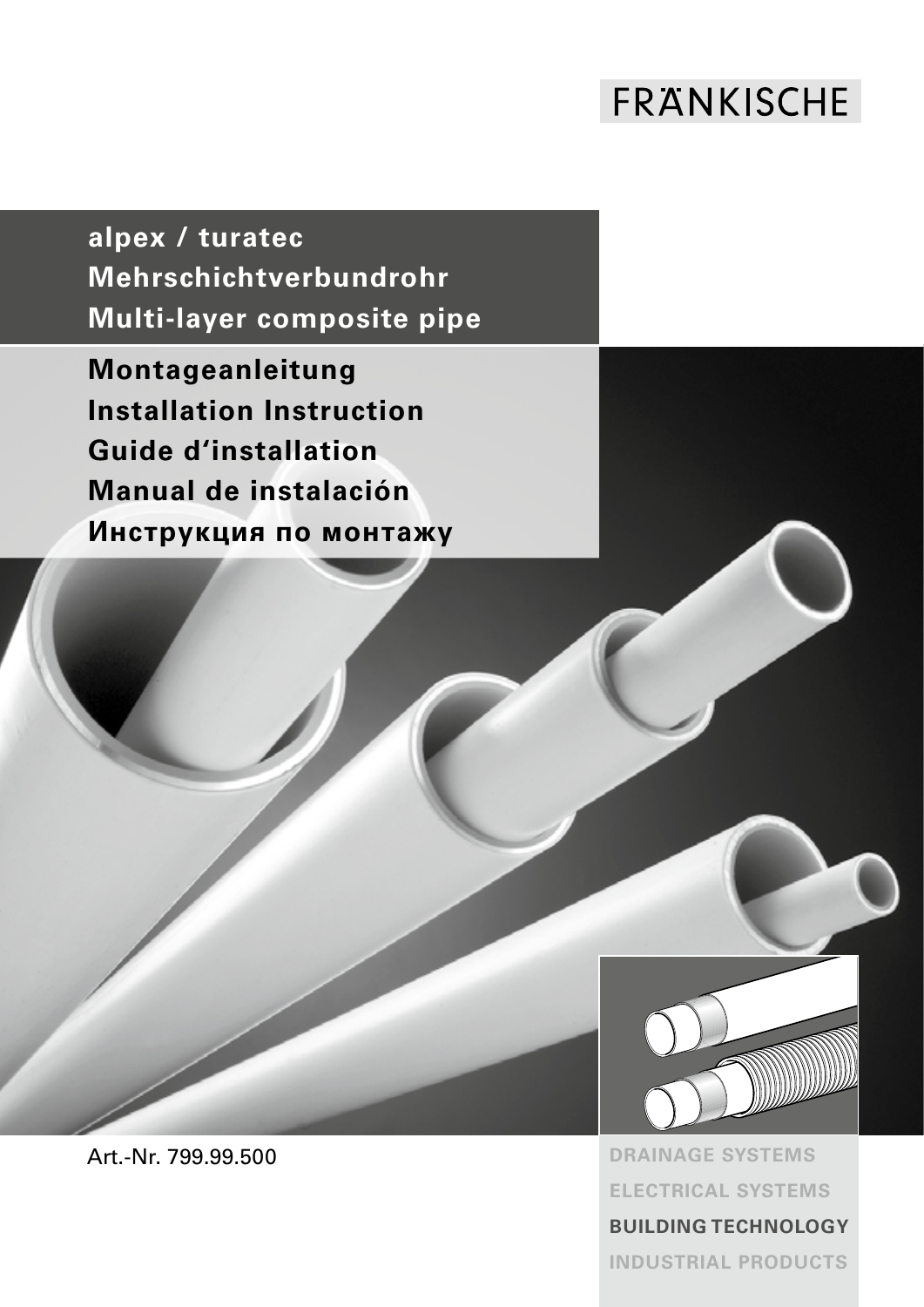# **alpex / turatec Rohre**

### **Mehrschichtverbundrohr**

alpex / turatec **Mehrschichtverbundrohre** zur Installation von Trinkwasser- und Heizungssystemen.

alpex-therm XS **Mehrschichtverbundrohre** zur Installation von Heizungssystemen.

#### **Anwendung und Verlegung:**

- alpex PEX/AL/PE max. 95°C Betriebstemperatur
- turatec PERT/AL/PERT max. 70°C Betriebstemperatur
- max. 10 bar Betriebsdruck
- sind ohne mechanische Einflüsse wie Biege-, Zug-, Torsions- und Eigenspannungen etc. (spannungsfrei) zu verlegen
- sind im Fußbodenaufbau auf tragendem ebenen Untergrund parallel nebeneinander zu verlegen
- sind im Fußbodenaufbau auf gerader Rohrstrecke jeden 1 Meter und vor und nach Richtungs änder ungen zu befestigen
- n können mittels Rohrbiegung überführt werden Biegeradien beachten
- Rohrverbindungen dürfen nicht als Festpunkt für den Biegevorgang genutzt werden
- für die Verbindungsherstellung ist ein gerades Rohrende zu nutzen







#### **Biegeradien**

| Nennweite (mm)  | <b>Biegeradius</b><br>ohne Hilfsmittel | <b>Biegeradius</b><br>mit Biegefeder |  |
|-----------------|----------------------------------------|--------------------------------------|--|
| $14 \times 2$   |                                        |                                      |  |
| $16 \times 2$   | $5 \times da$                          | $2.0 \times da$                      |  |
| $18 \times 2$   |                                        |                                      |  |
| $20 \times 2$   |                                        | $3.0 \times da$                      |  |
| Nennweite (mm)  | Biegeradius mit Biegewerkzeug          |                                      |  |
| $26 \times 3$   | $3.6 \times da$                        |                                      |  |
| $32 \times 3$   | $3.6 \times da$                        |                                      |  |
| $40 \times 3.5$ | $4.0 \times da$                        |                                      |  |
| $50 \times 4.0$ | $4.0 \times da$                        |                                      |  |
| $63 \times 4.5$ | $4.0 \times da$                        |                                      |  |

FRÄNKISCHE | HAUSTECHNIK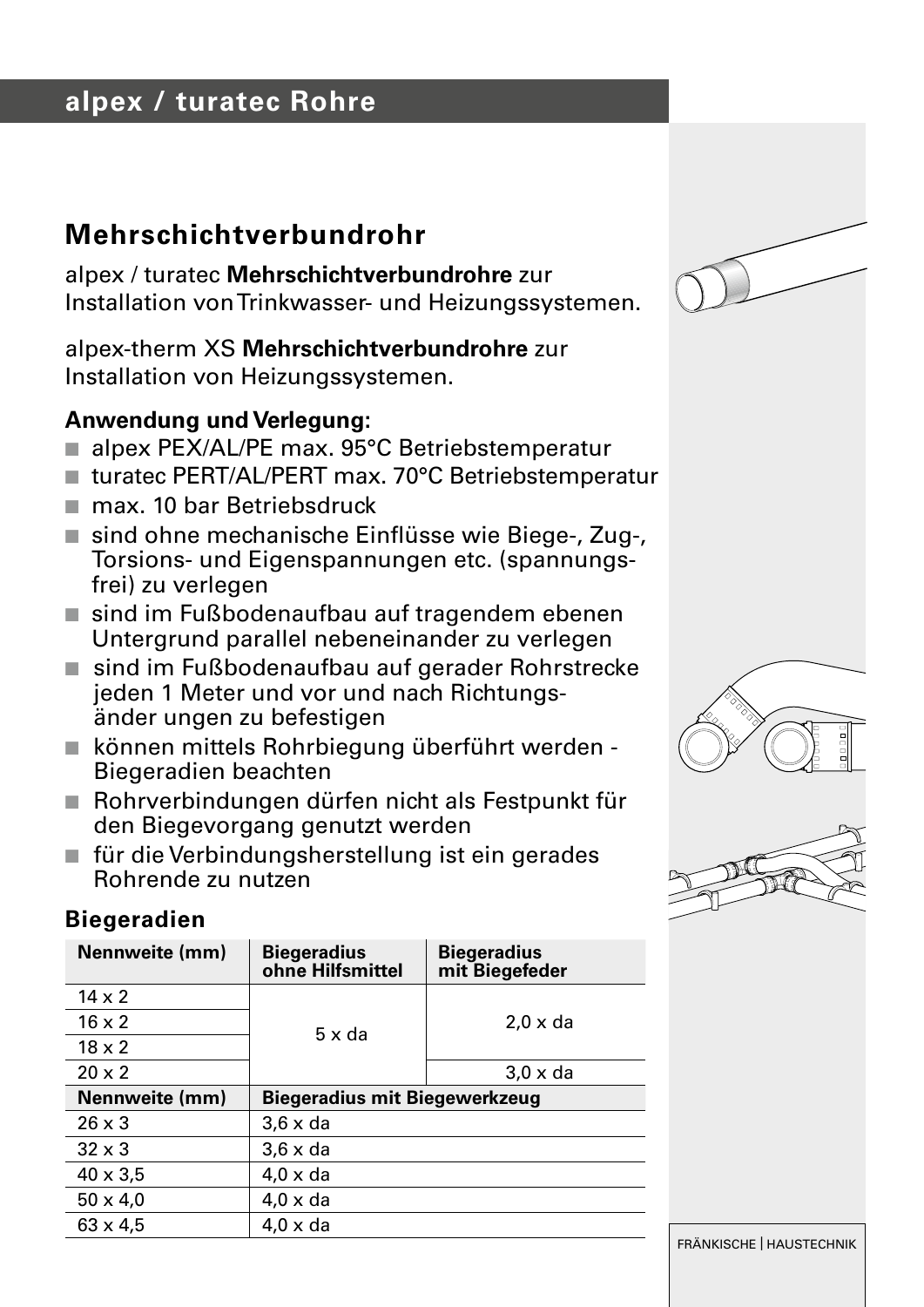# **Verarbeitungsrichtlinien**

### **alpex / turatec Rohre ...**

- sind entsprechend der Produktbeschreibung, den Herstellervorgaben und den technischen Parametern zu verarbeiten (erhältlich vom Hersteller, Großhändler, Vertriebspartner etc.)
- grundsätzlich von anerkannten Fachbetrieben verlegen lassen
- beim Transport, Ausrollen und Verlegen nicht beschädigen, verdrehen oder knicken. Schad- und Druckstellen sind zu entfernen
- n vor dauernder direkter UV Strahlung schützen, bis zur Verlegung empfehlen wir die Lagerung in der Verpackung
- vor Öl, Fett, Farbe, Lösungsmittel etc. schützen
- n entsprechend den Biegeradien der Tabelle verarbeiten
- n zur Befestigung und Aufhängung nur geeignete Rohrschellen mit Gummieinlage verwenden; **kein Bindedraht, kein Lochband**
- $\equiv$  sind frei verlegt, unter Berücksichtigung von Längenänderungen sowie Befestigungsabständen zu fixieren
- n dürfen nur mit geraden Rohrenden verbunden werden
- sind so zu verlegen, um Kreuzungen in Bauwerksfugen zu vermeiden
- $n$  sind sauerstoffdicht und bedürfen keiner weiteren Korrosions-Schutzmaßnahme
- müssen nach der Installation und vor den Verputzarbeiten/Estricharbeiten usw. nach ZVSHK druckgeprüft und auf Dichtheit kontrolliert werden. Prüfmedium Wasser: Sanitär nach DIN EN 806-4 (11bar) und für Heizung nach DIN 18380 (ca. 4-6bar). Prüfmedium Druckluft: nach TRWI 1988 (Dichtigkeitsprüfung 150mbar; Festigkeitsprüfung 3bar). Siehe Druckprobenprotokoll.\*
- vor Frost schützen, wenn Sie mit Wasser gefüllt sind, oder geeignete Maßnahmen treffen (z.B. Beheizung, mit Druckluft ausblasen, o.ä.)
- n können unter Berücksichtigung entsprechender Schutzmaßnahmen unter Heißasphalt verlegt werden. (min. 20 mm dicke gussasphalttaugliche Steinwollmatten geschlossen über den Rohren verlegt)
- sind resistent gegen Beton, Gips, Mörtel und Zement, Desinfektions- und Reinigungsmittel nach DVGW-Arbeitsblatt W 291 und DIN 2000 sowie gegenüber allen natürlichen Trinkwasserinhaltsstoffen gemäß DIN 2000
- sind mit alpex Formteilen zu verschrauben, zu stecken und zu verpressen. Die Formteile sind vor direkten Kontakt mit Estrich, Beton oder korrosionsfördernden Medien (z.B. ammoniak- oder chlorhaltiger Luft) dauerhaft gegen Außenkorrosion durch geeignete Ummantelung zu schützen
- und Formteile sind entsprechend zu installieren um die Anforderungen nach DIN 4109 – Schallschutz im Hochbau zu erfüllen!
- sind gemäß den Anforderungen der DIN 1988 / DIN EN 806 und der aktuellen EnEV zu dämmen, siehe alpex Technische Information!

\*Druckprobenprotokoll unter der kostenfreien Technik-Hotline 0800/1014079 oder unter **www.fraenkische.com**  abrufbar.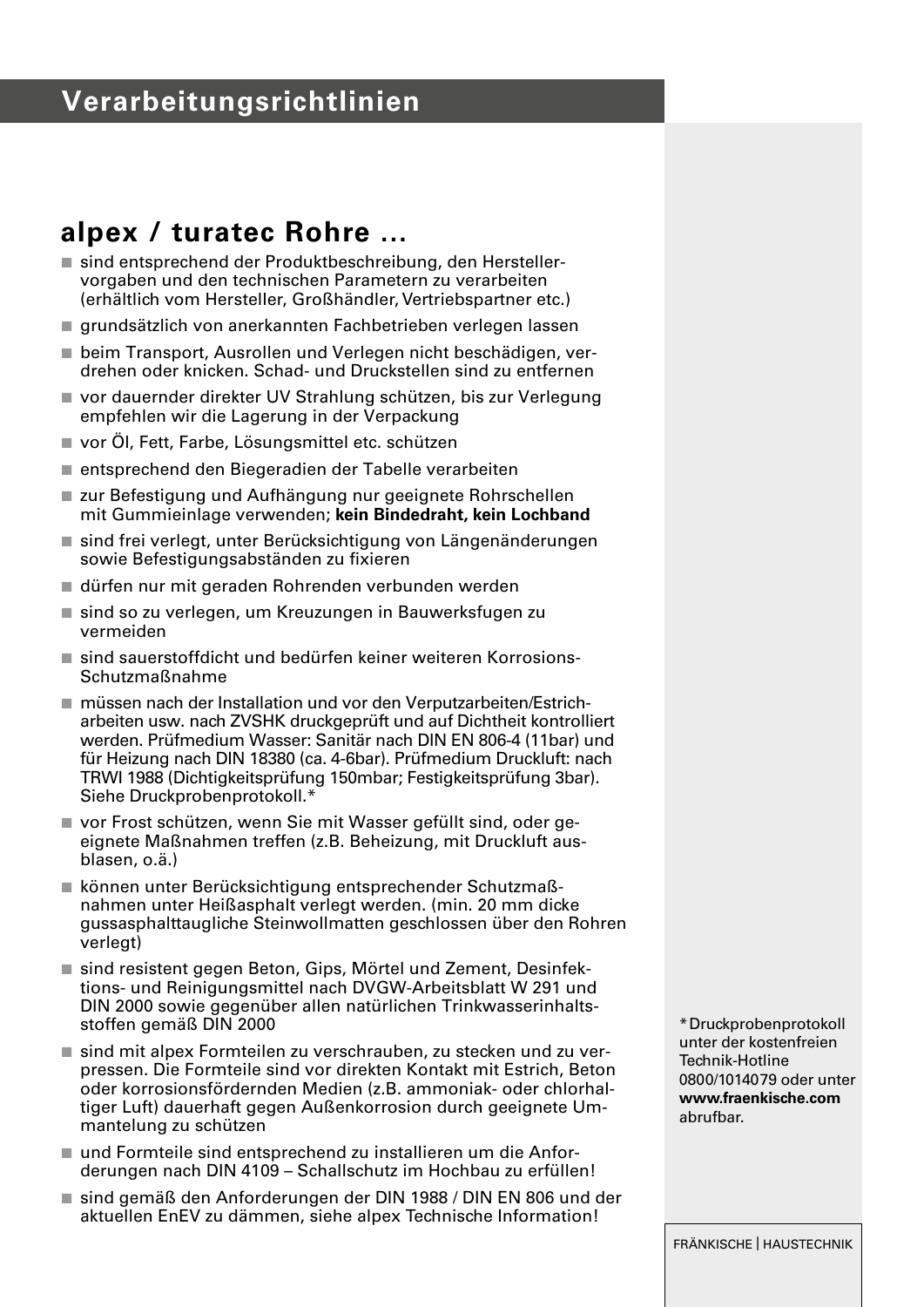# **alpex / turatec-pipes**

# **Multi-Layer Composite Pipe**

alpex / turatec **Multi-Layer Composite Pipes** suitable for potable water and heating systems.

alpex-therm XS **Multi-Layer Composite Pipes** suitable for heating systems.

### **Application and installation:**

- <sup>n</sup> alpex PEX/AL/PE maximum operating temperature: 95°C
- turatec PER/AL/PERT<br>maximum operating temperature: 70°C
- n maximum operating pressure: 10 bar
- $\blacksquare$  have to be installed without mechanical influences such as bending, tension, torsion and residual stresses, etc. (tension-free)
- $\blacksquare$  have to be installed parallel in the floor construction on bearing, plain subfloor
- $\blacksquare$  have to be fixed in the floor construction at straight sections of 1 meter as well as before and after changes of direction
- $\blacksquare$  can be overcrossed by a pipe bending under consideration of the notice bending radii
- $\blacksquare$  pipe connections must not be used as fixed point for the bending process
- $\blacksquare$  for the connection a straight pipe end has to be used

### **Bending radii**

| <b>Nominal</b><br>diameter (mm) | <b>Bending radius</b><br>without using tools | Bending radius with using<br>bending spring |
|---------------------------------|----------------------------------------------|---------------------------------------------|
| $14 \times 2$                   |                                              |                                             |
| $16 \times 2$                   | $5 \times d_{\Omega}$                        | $2.0 \times d_{\Omega}$                     |
| $18 \times 2$                   |                                              |                                             |
| $20 \times 2$                   |                                              | $3.0 \times d_{\Omega}$                     |
| Nominal<br>diameter (mm)        | Bending radius with using<br>bending tools   |                                             |
| $26 \times 3$                   | $3.6 \times d_{\Omega}$                      |                                             |
| $32 \times 3$                   | $3.6 \times d_{\Omega}$                      |                                             |
| $40 \times 3.5$                 | $4.0 \times d_{\Omega}$                      |                                             |
| $50 \times 4.0$                 | $4.0 \times d_{\Omega}$                      |                                             |
| $63 \times 4.5$                 | $4.0 \times d_{\Omega}$                      |                                             |







FRÄNKISCHE | BUILDING TECHNOLOGY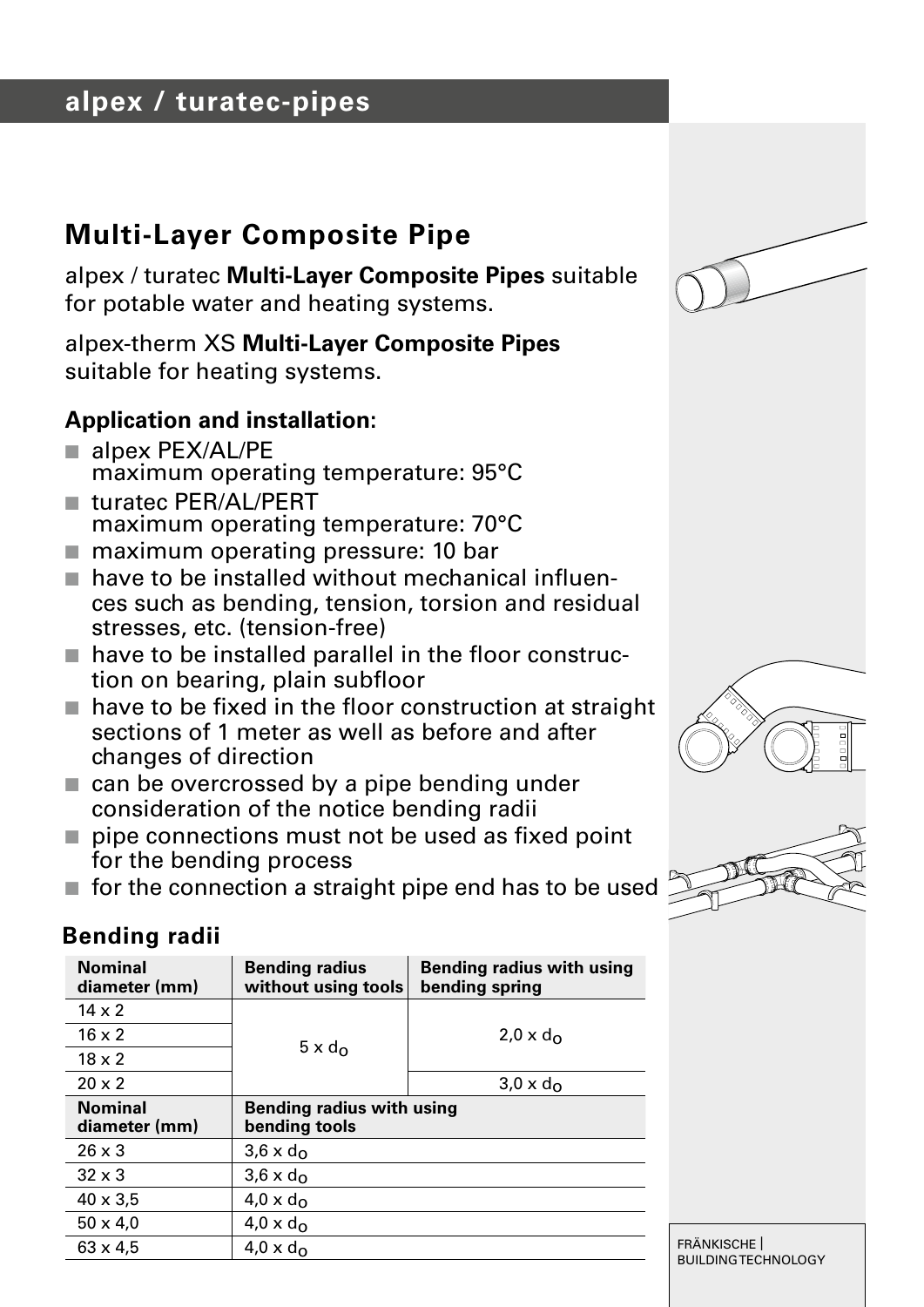# **Installation Guidelines**

### **alpex / turatec pipes ...**

- $\blacksquare$  Always comply with the product description, the manufacturers' specifications and the technical parameters (available at manufacturer, wholesalers, sales partners, etc.)
- $m$  must be installed by an approved installer
- Do not damage, twist or kink pipes during transport, uncoiling or unreeling, and installation. Remove damaged areas and dents
- $\blacksquare$  Protect pipes from direct sunlight. We recommend that you remove the pipes from packaging just before installation
- Protect pipes from oil, grease, paint, solvents, etc.
- $\blacksquare$  Comply with the bending radii specified in the table
- Use rubber-cushioned pipe clamps only to fasten pipes; **Do not use tying wire or punched tape**
- $n \neq 0$  have to be fixed under consideration of the thermal expansion in length as well as the mounting distances, if installed loosely
- Connect pipes to straight pipe ends only
- Avoid creating pipe-to-pipe intersections in building separation joints
- $\blacksquare$  are oxygen-impermeable and do not require additional corrosion protection measures
- $\blacksquare$  Pressure and leak test pipes after completing laying and before commencing plastering/screeding work, etc. Test medium: water: Plumbing according to DIN EN 806-4 (min. 11bar) and heating according to DIN 18380 (approx. 4-6bar). Test medium: compressed air: according to TR WI 1988 (leak test 150mbar; pressure test 3bar). See pressure test report\*
- $\blacksquare$  Protect water-filled pipes from frost or take suitable measures (e.g. heating, purging the system with compressed air or similar)
- $\blacksquare$  are suitable for use with hot rolled asphalt surfacing if appropriate protective measures are taken. (rock wool of min. 20mm and suitable for cast asphalt should be installed above, sealing the pipes completely)
- $a$  are resistant to concrete, plaster, mortar, cement, disinfectants and detergents according to DVGW Worksheet W 291 and DIN 2000 and to all natural drinking water ingredients according to DIN 2000
- Use alpex fittings for connection with pipes. Use suitable coating to protect the fittings against corrosion from direct contact with screed, concrete or corrosionpromoting substances (e.g. ammoniated or chlorinated air)
- $\blacksquare$  Install fittings so that they fulfill the requirements of DIN 4109 sound insulation in buildings!
- $m$  must be insulated according to the requirements of DIN 1988 / DIN EN 806 and the latest EnEV, see alpex technical information!

\*Please download from **www.fraenkische.com**

or call Toll Free 0800/1014079 to request a copy of the pressure test report.

FRÄNKISCHE | BUILDING TECHNOLOGY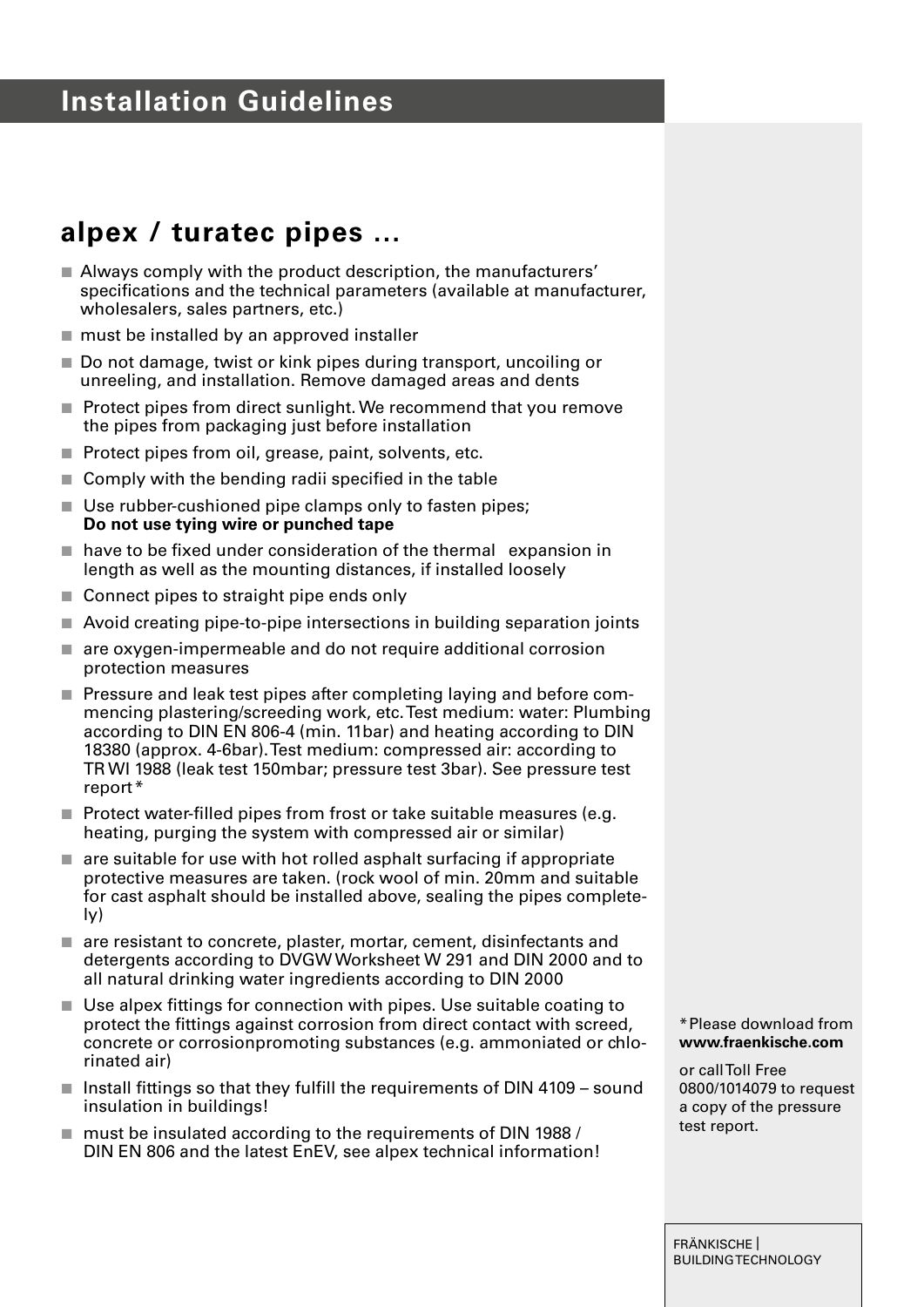# **Tubes alpex / turatec**

# **Systèmes de connexions multicouches**

alpex / turatec **Connexions multicouches** pour l'installation de systèmes d'eau potable et de chauffage.

alpex-therm XS **Connexions multicouches** pour l'installation de systèmes de chauffage.

### **Utilisation et pose :**

- alpex PEX/AL/PE température de service maxi 95°C
- turatec PERT/AL/PERT température de service maxi 70°C
- $n$  pression de service maxi 10 bars
- $\blacksquare$  doivent être posés sans contraintes (tensions) mécaniques telles que flexion, traction, torsion et contraintes internes, etc.
- doivent être posés parallèlement, l'un à côté de l'autre, dans la structure de sol sur un sous-sol plan et porteur
- $\blacksquare$  doivent être fixés dans la structure de sol à intervalles de 1 mètre sur tronçon droit, ainsi qu'avant et après chaque changement de direction
- peuvent être équipés d'enjambements par coudes tenir compte des rayons de courbure
- $\blacksquare$  ne pas utiliser les jonctions entre les tubes comme point de fixation de la courbure
- n utiliser une extrémité de tube droite pour réaliser la ionction

#### **Rayons de courbure**

| <b>Diamètre</b><br>intérieur (mm) | Rayon de courbure<br>sans auxiliaire    | Rayon de courbure<br>avec ressort de flexion |
|-----------------------------------|-----------------------------------------|----------------------------------------------|
| $14 \times 2$                     |                                         |                                              |
| $16 \times 2$                     | $5 \times da$                           | $2.0 \times da$                              |
| $18 \times 2$                     |                                         |                                              |
| $20 \times 2$                     |                                         | $3.0 \times da$                              |
| <b>Diamètre</b><br>intérieur (mm) | Rayon de courbure avec outil de flexion |                                              |
| $26 \times 3$                     | $3.6 \times da$                         |                                              |
| $32 \times 3$                     | $3.6 \times da$                         |                                              |
| $40 \times 3.5$                   | $4.0 \times da$                         |                                              |
| $50 \times 4.0$                   | $4.0 \times da$                         |                                              |
| $63 \times 4.5$                   | $4.0 \times da$                         |                                              |







FRÄNKISCHE | BÂTIMENT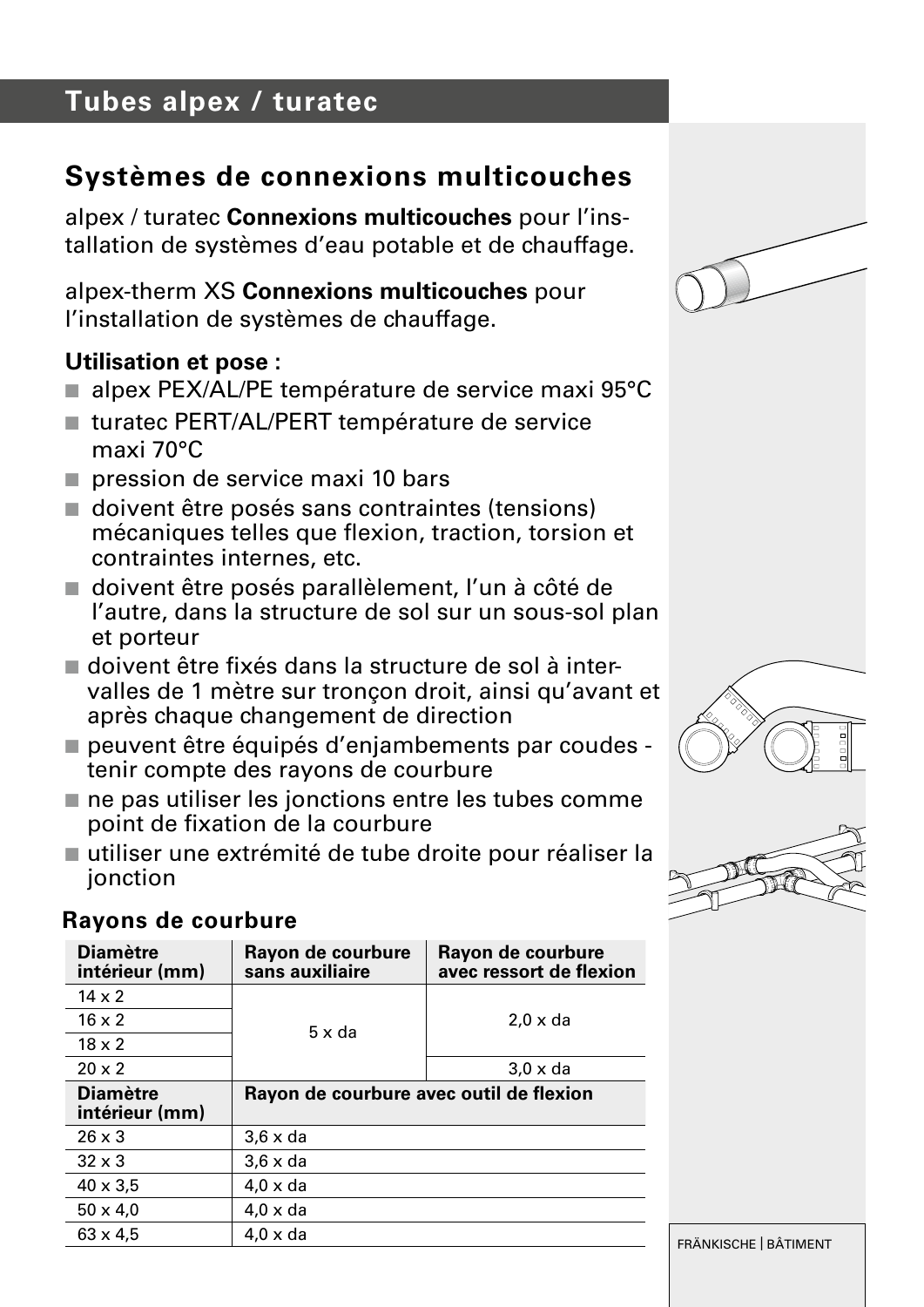# **Directives de transformation**

### **Les tubes / alpex turatec ...**

- $\blacksquare$  doivent être transformés conformément à la description du produit. aux consignes du fabricant et aux paramètres techniques (disponibles auprès du fabricant, du grossiste, partenaire contractuel, etc.)
- sont à poser par des entreprises spécialisées agréées.
- ne doivent pas être endommagés, tordus ou pliés au cours du transport, du déroulement et de la pose. Supprimer les dommages et les déformations par compression
- sont à protéger de l'influence directe des rayons UV. Nous conseillons le stockage en emballage jusqu'à la pose
- n doivent être protégés contre l'huile, la graisse, la peinture, les solvants, etc.
- n doivent être travaillés en respectant les rayons de courbure indiqués au tableau
- n utiliser uniquement des colliers de serrage appropriés garnis de caoutchouc pour la fixation et l'accrochage
- à utiliser avec une garniture en caoutchouc ; kun fil de ligature métal**lique, pas de ruban perforé**
- sont posés librement et doivent être fixés en tenant compte des modifications de la longueur ainsi que des écarts de fixation
- n doivent uniquement être reliés à des extrémités de tubes droites
- sont à poser de manière à éviter les croisements des joints de l'ouvrage
- n sont étanches à l'oxygène et n'ont pas besoin de bénéficier de mesures supplémentaires de protection contre la corrosion
- la pression et l'étanchéité doivent être contrôlées selon ZVSHK (Association des installateurs en sanitaire, chauffage et climatisation) après l'installation et avant l'application d'un enduit/les travaux de mise en place de la chape, etc. Fluide d'essai Eau : Sanitaire selon DIN EN 806-4 (11bars) et chauffage selon DIN 18380 (env. 4-6 bars). Fluide d'essai Air comprimé : selon TRWI 1988 (test d'étanchéité 150mbars ; test de rigidité 3bars). Voir Compte-rendu des essais de pression.\*
- n doivent être protégés de l'eau lorsqu'ils sont remplis d'eau ou prendre les mesures appropriées (p. ex. chauffage, soufflage à l'air comprimé, etc.)
- n peuvent être posés sous de l'asphalte roulé à chaud en prenant les précautions d'usage. (Pose d'une couche fermée d'au moins 20 mm de nattes de laine de roche résistantes à l'asphalte coulé au-dessus des tubes)
- n résistent au béton, au plâtre, au mortier et au ciment, aux désinfectants et nettoyants selon la fiche de travail W 291 DVGW (Organisation technique et économique allemande du gaz et de l'eau) et DIN 2000, ainsi qu'à toutes les substances naturelles contenues dans l'eau potable selon DIN 2000
- n doivent être vissés, emboîtés et sertis sur les profilés alpex. Les profilés doivent être durablement protégés par une enveloppe appropriée contre la corrosion extérieure par contact direct avec la chape, le béton ou tout autre milieu générateur de corrosion (p. ex. air chargé d'ammoniaque ou de chlore)
- n et les profilés doivent être installés de manière à satisfaire les exigences selon DIN 4109 – Isolation acoustique des bâtiments !
- n doivent être isolés conformément aux exigences des normes DIN 1988 / DIN EN 806 et du EnEV (Décret sur les économies d'énergie) actuel, voir Manuel technique alpex !

\*Compte-rendu des essais de pression disponible via l'aide en ligne gratuite au 0800/1014079 ou sous **www.fraenkische.com**

FRÄNKISCHE | BÂTIMENT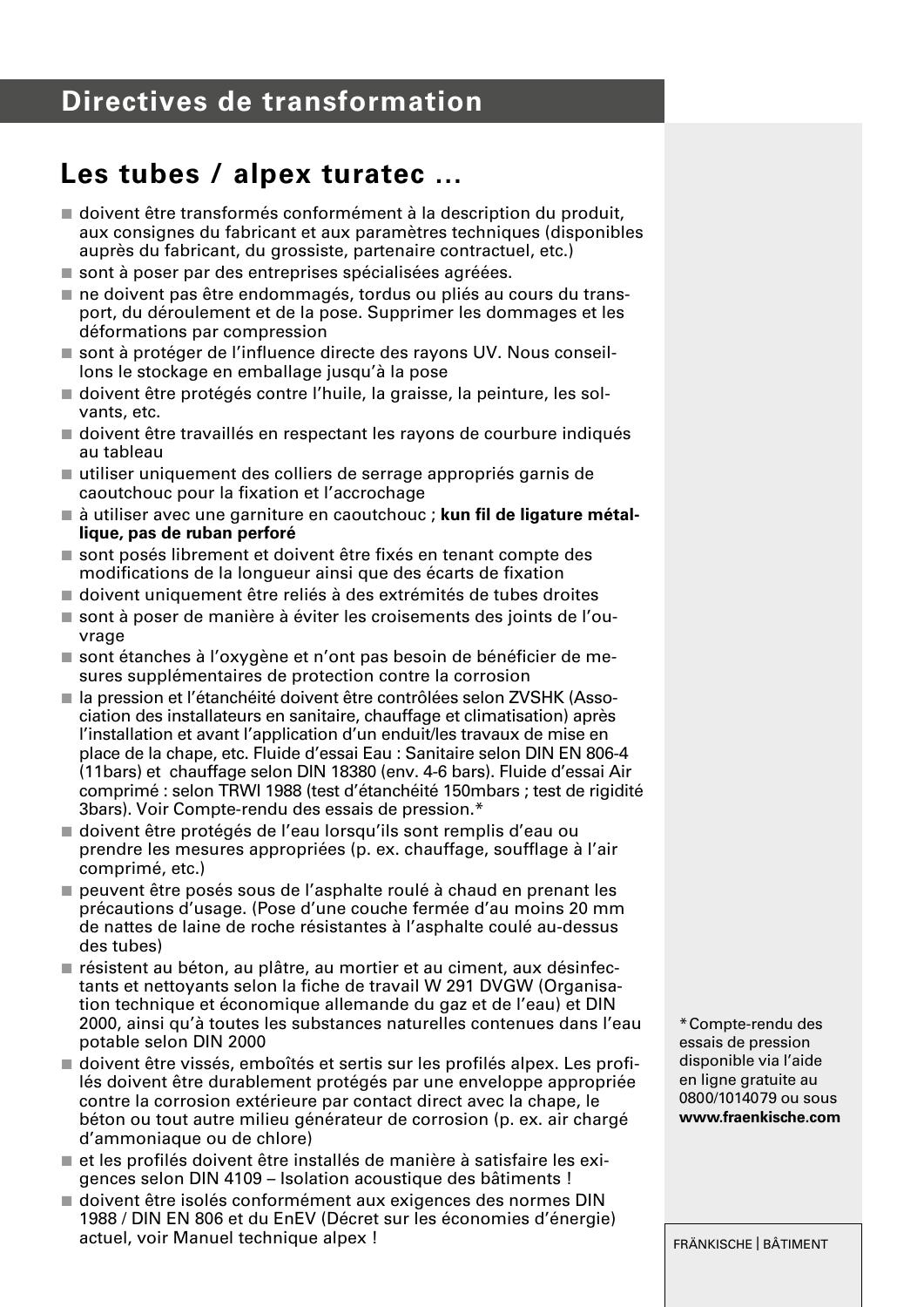# **Tubes alpex / turatec**

### **Tubo multicapa de material compuesto**

#### **Tubos multicapa de material compuesto**

alpex / turatec para la instalación de sistemas de calefacción y de agua potable.

#### **Tubos multicapa de material compuesto**

alpex-therm XS para la instalación de sistemas de calefacción.

### **Aplicación e instalación:**

- alpex PEX/AL/PE máx. temperatura de trabajo 95 °C
- turatec PERT/AL/PERT máx. temperatura de trabajo 70 °C
- máx. presión de servicio 10 bar
- $\blacksquare$  Se deben colocar sin influencias mecánicas, como tensiones de flexión, torsión o tensiones residuales.
- Han de ser montados en estructuras de pavimento, en paralelo y sobre una superficie plana.
- Han de ser fijados en estructuras de pavimento con tubos rectos, 1 metro antes y después de cada cambio de dirección.
- Pueden ser empalmados mediante tubos acodados: teniendo en cuenta los radios de flexión.
- Las juntas de tubería no deben utilizarse como puntos fijos para el proceso de curvado.
- Para realizar el empalme se debe utilizar un extremo de tubo recto.



#### **Rayons de courbure**







FRÄNKISCHE | TÉCNICA DE INSTALACIONES DOMÉSTICA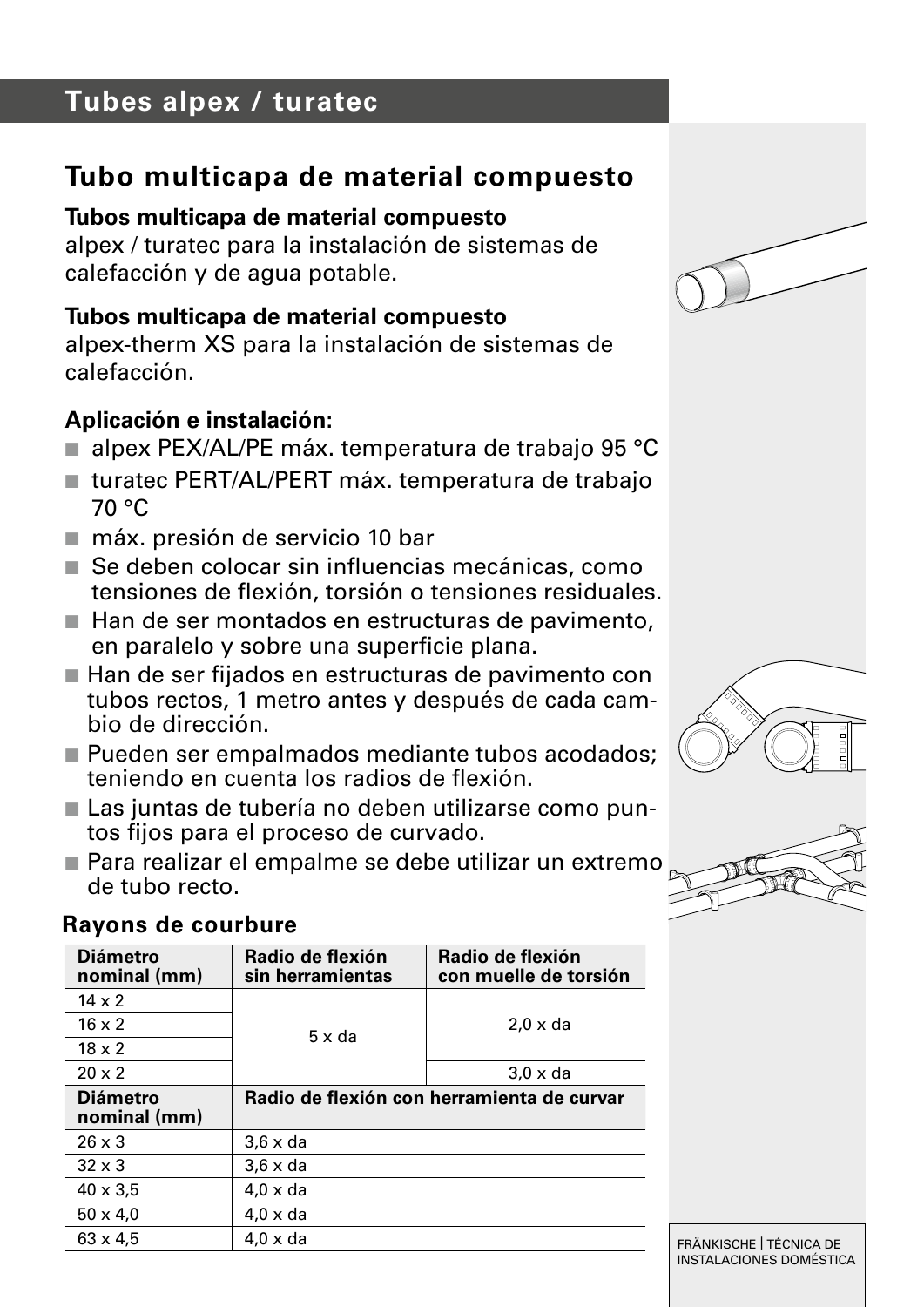# **Los tubos alpex / turatec ...**

- $\blacksquare$  deben ser procesados de acuerdo a la descripción del producto, las instrucciones del fabricante y los parámetros técnicos (disponibles en el fabricante, mayorista, distribuidores, etc.).
- n deben ser instalados por empresas especializadas reconocidas.
- no deben ser dañados, torcidos o doblados durante el transporte, al desenrollarlos o al colocarlos. Los puntos dañados o con mella de presión deben ser eliminados.
- deben ser protegidos contra la radiación UV directa continua; hasta su instalación, se recomienda el almacenamiento en el embalaje.
- $\blacksquare$  se deben proteger contra aceite, grasa, pintura, solventes, etc.
- se deben procesar de acuerdo a los radios de flexión indicados en la tabla.
- $\blacksquare$  deben ser fijados y asegurados solo con abrazaderas adecuadas con revestimiento de goma, **no utilice alambres de unión o cinta perforada.**
- se colocan libremente teniendo en cuenta los cambios en la longitud y las distancias de fijación.
- solo deben unirse con los extremos de tubería recta.
- n deben ser colocados de tal manera que se eviten intersecciones en las juntas de construcción.
- $n$ son estancos al oxígeno y no requieren otras medidas de protección contra la corrosión.
- $\blacksquare$  se debe realizar, después de la instalación y antes de los trabajos de acabado y enlucido, una prueba de presión según ZVSHK y comprobar la estanqueidad. Agua como medio de prueba: sistema sanitario según DIN EN 806-4 (11 bar) y calefacción según DIN 18380 (aprox. 4-6 bar). Aire comprimido como medio de prueba: según TRWI 1988 (prueba de estanqueidad - 150 mbar, prueba de resistencia - 3 bar). Ver protocolo de prueba de presión.\*
- se deben proteger contra heladas si están llenas de agua, o tomar las medidas adecuadas (por ejemplo, en calefacción, soplar con aire comprimido).
- $p$  pueden ser instalados, con las medidas de protección correspondientes, bajo asfalto caliente. (esterilla de, mín. 20 mm de espesor, de lana de roca adecuada para asfalto fundido cerrada sobre los tubos).
- son resistentes al hormigón, yeso, mortero y cemento, productos de desinfección y detergentes según hoja de trabajo DVGW W 291 y DIN 2000, y a todos los materiales naturales contenidos en el agua según DIN 2000.
- $\blacksquare$  se atornillan, empalman y presionan con molduras alpex. Las molduras debenser protegidas de forma permanente del contacto directo con el pavimento, hormigón o medios corrosivos (amoniaco o aire que contenga cloro) contra la corrosión externa con un revestimiento adecuado.
- $\blacksquare$  y las molduras deben ser instaladas de acuerdo con los requisitos de la norma DIN 4109 (Atenuación acústica en rascacielos).
- deben estar aislados de acuerdo con los requisitos de la norma DIN 1988 / DIN EN 806 y la EnEV actual, consulte el manual técnico de alpex.

\* El protocolo de prueba de presión está disponible a través de la asistencia técnica gratuita: 0800/1014079 o en **www.fraenkische.com**.

FRÄNKISCHE | TÉCNICA DE INSTALACIONES DOMÉSTICA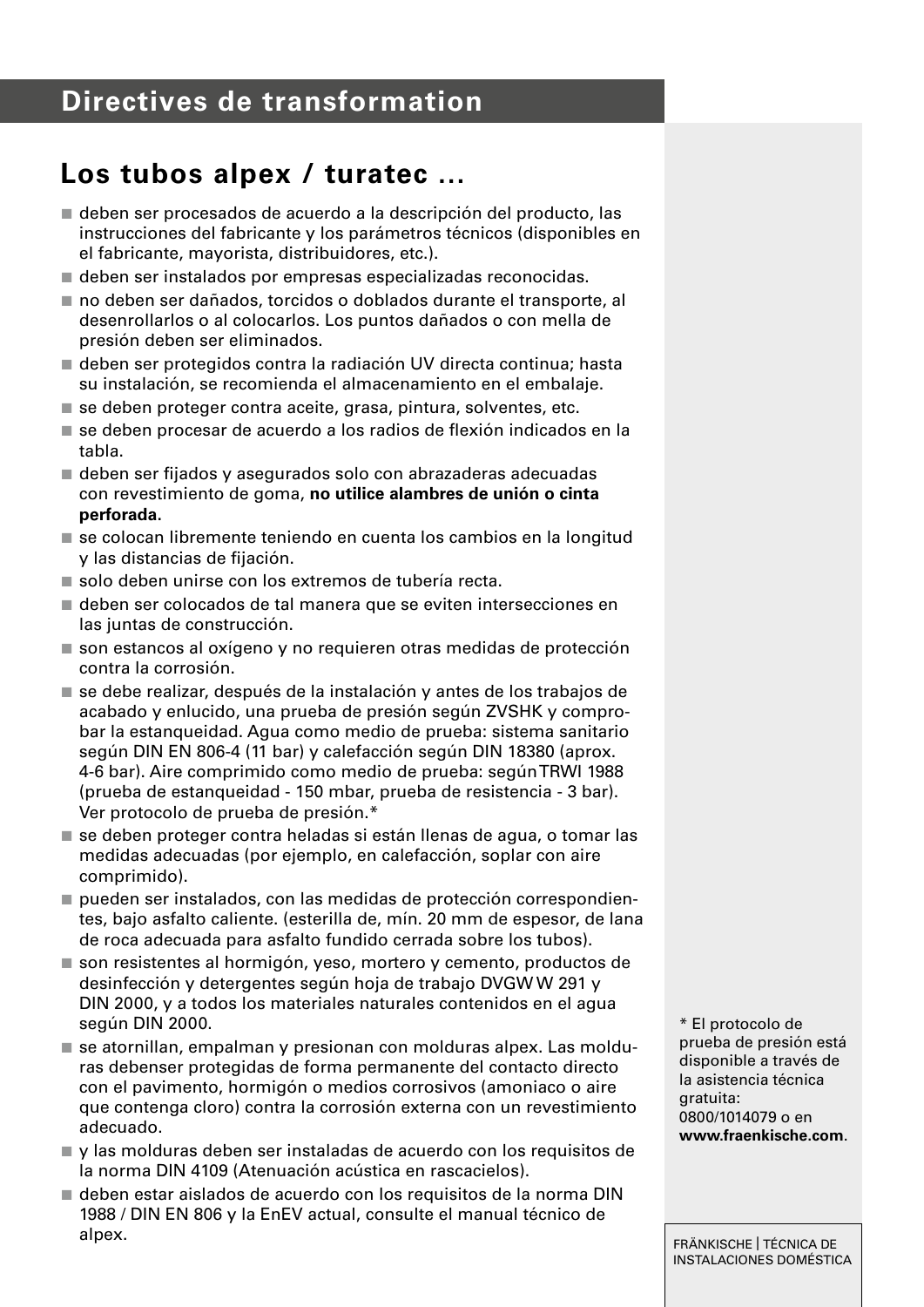# **Трубы alpex / turatec**

### **Многослойная композитная труба**

**Многослойные композитные трубы** alpex / turatec для установки систем подачи питьевой воды и отопления

**Многослойные композитные трубы** alpex-therm XS для установки отопительных систем

#### **Применение и прокладка:**

- n alpex PEX/AL/PE рабочая температура не выше 95°C
- $\blacksquare$  turatec PERT/AL/PERT рабочая температура не выше 70°C
- n рабочее давление не более 10 бар
- **и установка без механических воздействий,** таких как напряжение при изгибе, растяжении, скручивании или собственное напряжение и пр. (свободным от напряжения способом)
- **и укладка в конструкции пола на ровном несущем** основании параллельно друг другу
- **и закрепление в конструкции пола через каждый** метр на прямом отрезке трубы, а также до и после изменения направления
- <sup>n</sup> возможен переход за счет изгиба трубы учиты- вать радиусы изгиба
- n не допускается использование соединений труб в качестве неподвижной опоры для процесса изгиба
- n для соединения используется прямая концевая часть трубы







#### **Радиусы изгиба**

| Номинальный<br>внутренний<br>диаметр (мм) | Радиус изгиба без<br>вспомогательных<br>средств | Радиус изгиба<br>с гибочной пружиной |
|-------------------------------------------|-------------------------------------------------|--------------------------------------|
| $14 \times 2$                             |                                                 |                                      |
| $16 \times 2$                             | $5 \times da$                                   | $2.0 \times da$                      |
| $18 \times 2$                             |                                                 |                                      |
| $20 \times 2$                             |                                                 | $3.0 \times da$                      |
| Номинальный<br>внутренний<br>диаметр (мм) | Радиус изгиба с гибочным штампом                |                                      |
| $26 \times 3$                             | $3.6 \times da$                                 |                                      |
| $32 \times 3$                             | $3.6 \times da$                                 |                                      |
| $40 \times 3.5$                           | $4.0 \times da$                                 |                                      |
| $50 \times 4.0$                           | $4.0 \times da$                                 |                                      |
| $63 \times 4.5$                           | $4.0 \times da$                                 |                                      |

FRÄNKISCHE | ИНЖЕНЕРНЫЕ СИСТЕМЫ ЗДАНИЙ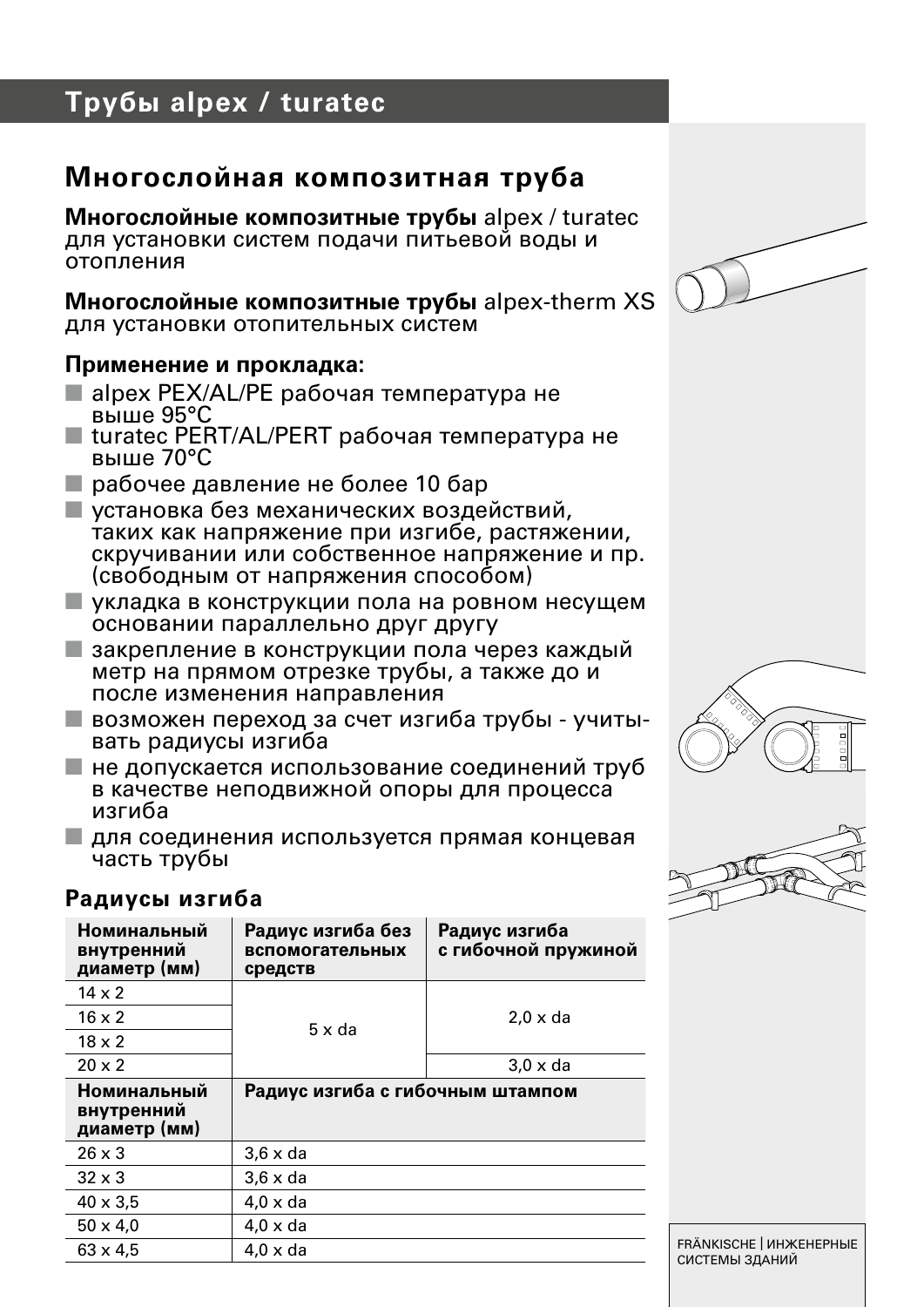### **Руководство по обработке**

### **Трубы alpex / turatec...**

- n следует обрабатывать в соответствии с описанием изделия, рекомендациями изготовителя и техническими параметрами (имеются в наличии у изготовителя, оптовых торговцев, дистрибьютеров и т.д.)
- n должны прокладываться только признанными специализированными предприятиями
- n следует беречь от повреждений, скручивания или сгибания при перевозке, разматывании и установке. Поврежденные места и вмятины необходимо удалить
- n беречь от длительного прямого попадания ультрафиолетовых лучей; рекомендуется складирование в упаковке до момента укладки
- n необходимо беречь от попадания масла, жиров, растворителей и т.д.
- n следует обрабатывать в соответствии с радиусами изгиба, указанными в таблице
- n для закрепления и подвешивания следует применять исключительно надлежащие хомуты для труб с резиновой прокладкой; **не использовать крепежную проволоку, не использовать перфоленту**
- $\blacksquare$  прокладываются воздушным способом и фиксируются с учетом продольной деформации и расстояния между точками крепления
- n следует соединять только с прямыми концевыми частями труб
- n следует укладывать, избегая перекрещивания на стыках сооружения
- n являются кислородонепроницаемыми и не требуют дополнительных мер по защите от коррозии
- $\blacksquare$  по завершении монтажа и до начала штукатурных работ/ укладки бесшовного покрытия и т.п. необходимо испытать давлением и на герметичность в соответствии с ZVSHK. Испытательная среда - вода: сантехника согл. DIN EN 806-4 (11бар), отопление согл. DIN 18380 (около 4 - 6 бар). Испытательная среда - сжатый воздух: согл. Техническим правилам для установок подачи питьевой воды TRWI 1988 (испытание на герметичность 150 мбар; испытание на прочность 3 бар). См. Протокол гидравлических испытаний\*
- n необходимо беречь от замерзания, если они наполнены водой, или принять соответствующие меры (напр. подогрев, продувка сжатым воздухом и т.п.)
- n могут быть проложены под горячую асфальтобетонную смесь при условии соблюдения соответствующих мер предосторожности (сетки из минеральной ваты под литой асфальт толщиной не менее 20 мм прокладываются сплошным слоем над трубами)
- n устойчивы к бетону, гипсу, строительным растворам и цементу, дезинфицирующим и чистящим веществам согл. рабочему стандарту Немецкого союза газовой и водной отраслей (DVGW-Arbeitsblatt W 291) и стандарту DIN 2000, равно как и ко всем природным составным частям питьевой воды - согл. стандарту DIN 2000
- n следуте привинчивать, прикреплять и запрессовывать при помощи фасонных частей alpex. Фасонные части требуют постоянной защиты от от внешней коррозии при непосредственном контакте с бесшовным покрытием, бетоном или средой, способствующей возникновению коррозии (напр. воздух, содержащий аммиак или хлор), посредством соответствующей обшивки
- n и фасонные части должны быть установлены в соответствии с требованиями стандарта DIN 4109 – Звукоизоляция в надземном строительстве!
- $n =$  следует изолировать в соответствии с требованиями стандартов DIN 1988 / DIN EN 806 и действующим Положением об энергосбережении (EnEV), см. Техническое руководство alpex!

\*Протокол гидравлических испытаний на бесплатной горячей линии технической поддержки: +49 (0)800/1014079 или в Интернете: **www.fraenkische.com**

FRÄNKISCHE | ИНЖЕНЕРНЫЕ СИСТЕМЫ ЗДАНИЙ